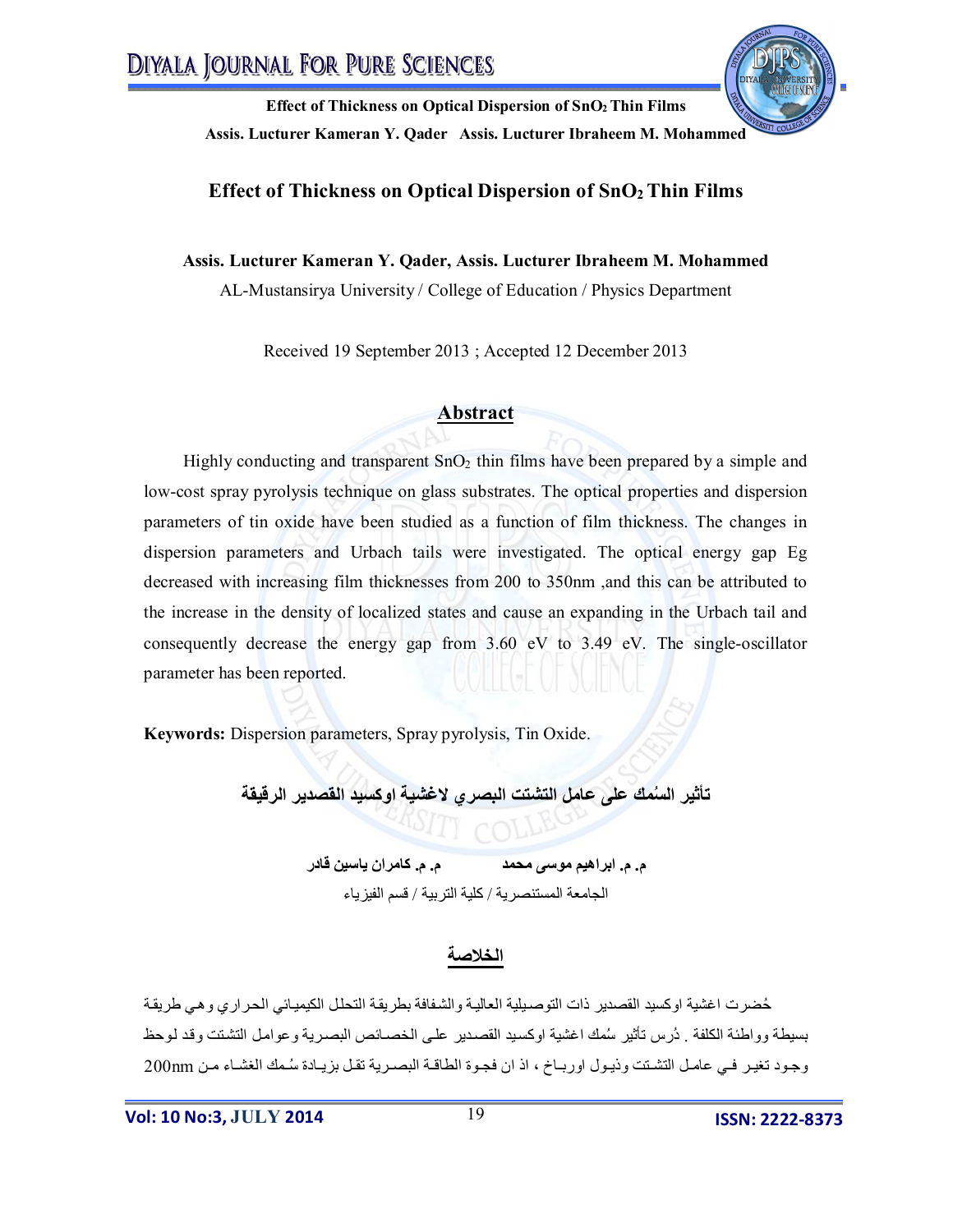

الى 350nm . ان زيادة المستويات الموضعية تؤدي الى توسع في ذيول اورباخ وبالتالي تقل فجوة الطاقة من 3.60eV  $.3.49 \text{eV}$  .

**الكلمات الدالة**: التشتت البصري , التحلل الكیمیائي , أوكسید القصدیر.

## **Introduction**

 SnO<sup>2</sup> is a well-known as transparent conductive oxide, which belongs to the wide-bandgap semiconductor family. It is a promising material for a variety of applications, and seems to be the most appropriate material for different applications in optoelectronic devices such as solar cells, optical filters, high stability resistors, displays and electrochromic devices**,** covering layers for fiber optical systems, photovoltaic devices. Owing to their specific combined electrical, optical and chemical properties have dominated the present scientific world of thin films and gas sensing [1-4]. In addition, they exhibit low electrical resistivity and high optical transmittance.

 Various techniques have been applied to study tin dioxide films such as chemical vapor deposition [5], thermal evaporation [6], sol–gel coating [7], laser pulse evaporation [8], magnetron sputtering [9], electron beam evaporation [10] and spray pyrolysis [11]. Among these methods, the spraying technique is a simple, economic and commonly used method and it is well suited for the preparation of tin dioxide thin films because of its simple and inexpensive experimental arrangement, ease of adding various doping materials, reproducibility, high growth rate and mass production capability for uniform large area coatings [12]. In addition, the tin dioxide prepared by the spraying technique is also physically and chemically resistant against environmental effects and adheres strongly to different substrates.

The current study investigates the optical dispersion characterization of  $SnO<sub>2</sub>$  thin films prepared by spray pyrolysis technique. The accurate determination of the optical properties of these films is important, not only in order to know the basic mechanisms underlying these phenomena, but also to exploit and develop their interesting technological applications.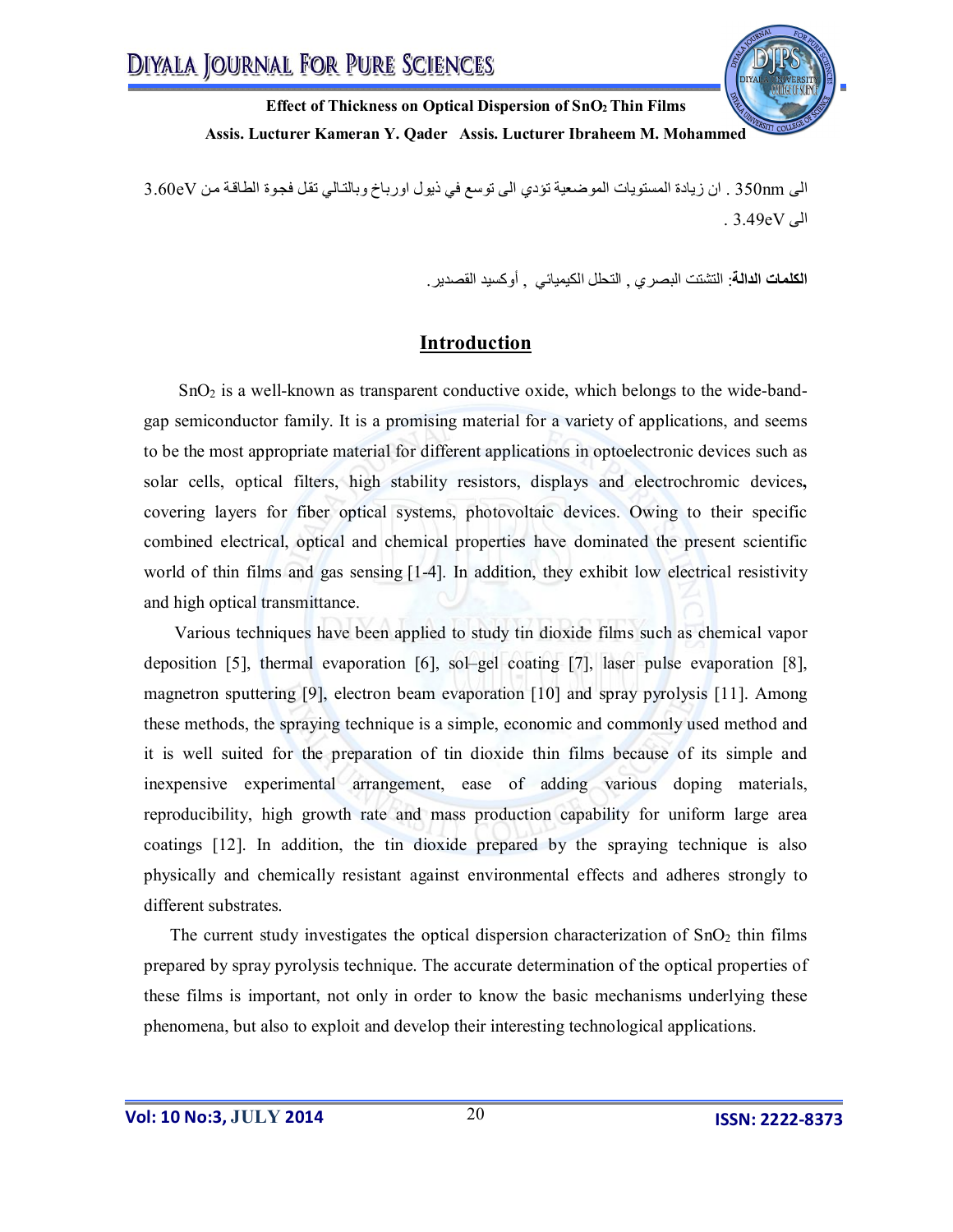# **Experimental procedure**

Thin films of tin oxide have been prepared by chemical pyrolysis technique. The starting solution was achieved by an aqueous solution of  $0.1M$  SnCl<sub>4</sub>.5H<sub>2</sub>O from Merck chemicals, this material was dissolved in de-ionized water and ethanol, a few drops of HCl were added to make the solution clear, formed the final spray solution and a total volume of 50 ml was used in each deposition. The spraying process was done by using a laboratory designed glass atomizer, which has an output of nozzle about 1 mm. The films were deposited on preheated glass substrates at a temperature of 500°C, with the optimized conditions that concern the following parameters, spray time was 7 sec and the spray interval 3 min was kept constant to avoid excessive cooling, the carrier gas (filtered compressed air) was maintained at a pressure of  $10^5$  Nm<sup>-2</sup>, distance between nozzle and substrate was about 29cm, solution flow rate 5 ml/min. Optical transmittance and absorbance were recorded in the wavelength range (300- 900 nm) using UV-VIS spectrophotometer (Shimadzu Company Japan). In order to explore the influence of film thickness on the parameters under investigation, the films prepared with different thicknesses in the range of 250, 300, 330 and 350 nm.

### **Results and discussion**

The optical properties of  $SnO<sub>2</sub>$  thin films by means of optical absorption in the UV to VIS region of (300–900) nm have been investigated. The absorption coefficient ( $\alpha$ ) could be calculated using the following relation [13]:

$$
\alpha = \frac{2.303A}{t}
$$
 1 (1)

Where  $(A)$  is the absorption and  $(t)$  is the film thickness. Fig.  $(1)$  Shows the dependence of absorption coefficient  $(\alpha)$  on the wavelength. The absorption coefficient slightly decreases with the increasing of film thickness. In fact, increasing film thickness could induce a significant deformation of the crystalline state, which suggests modifications in the electronic structure  $[23]$ . As a result the decrease in the optical band gap with increasing film thickness can be attributed to the presence of unstructured defects that increase the density of localized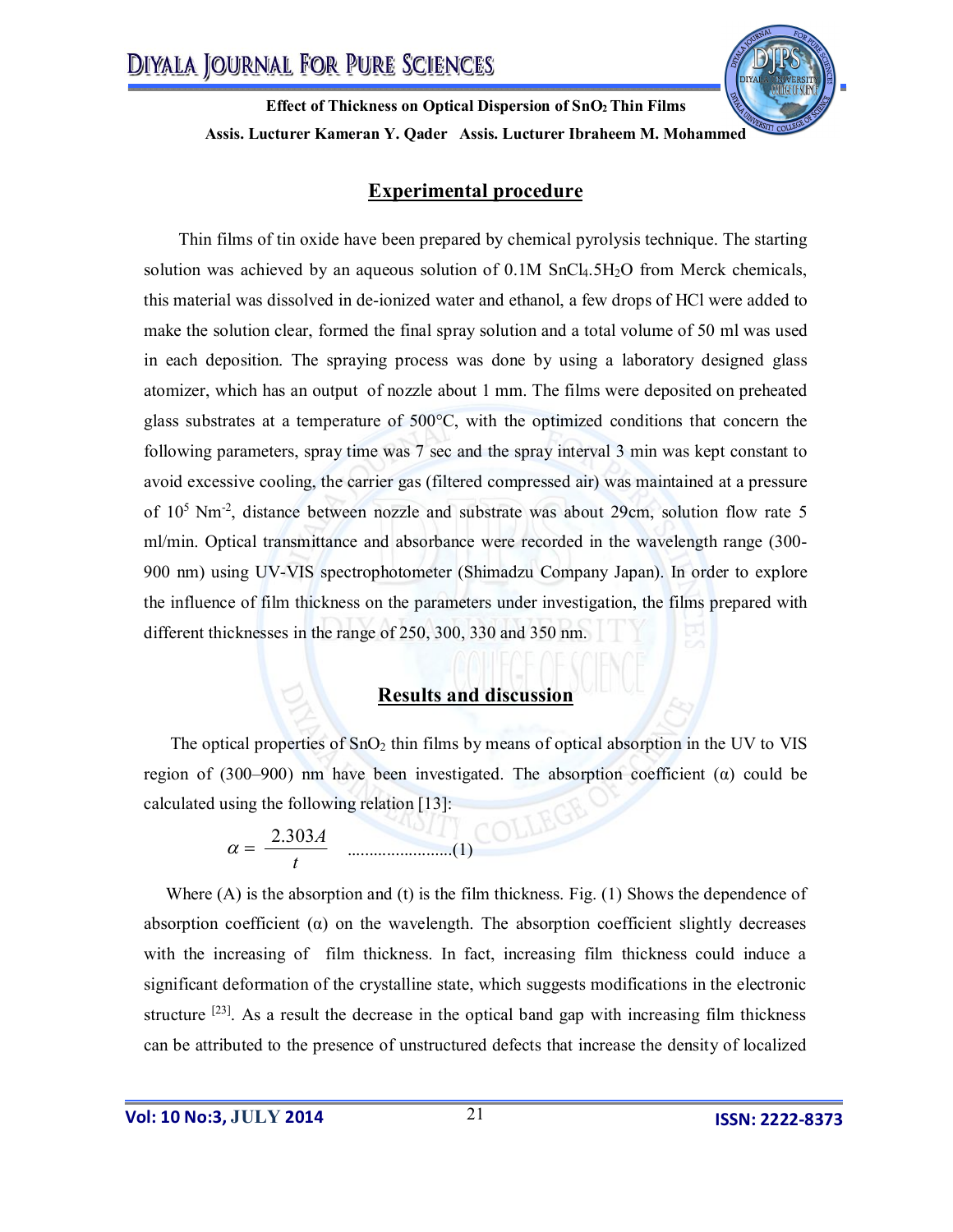

states in the band gap and consequently decrease the energy gap such result was also obtained by Shanthi et. al.[14].



**Fig. (1) Absorption coefficient versus wavelength for SnO<sup>2</sup> thin films.**

 The tail of the absorption edge is exponential, indicating the presence of localized states in the energy band gap. The amount of tailing can be predicted to a first approximation by plotting the absorption edge data in terms of an equation originally given by Urbach [15]. The absorption edge gives a measure of the energy band gap and the exponential dependence of the absorption coefficient, in the exponential edge region Urbach rule is expressed as [16]:

α = α° exp (hυ / EU) ………………… (2)

Where  $\alpha^{\circ}$  is a constant, E<sub>U</sub> is the Urbach energy, which characterizes the slope of the exponential edge. Figure  $(2)$  shows Urbach plots of the films. The value of  $E_U$  was obtained from the inverse of the slope of lna vs. hu and is given in Table 1. Increasing film thicknesses change the width of the localized states in the optical band.  $E_U$  values change inversely with the optical band gap. The Urbach energy values of the films with thicknesses 200, 250, 300 and 350nm were calculated to be 556, 588, 625 and 667 meV respectively. The increase of  $E_U$ suggests that the atomic structural disorder of  $SnO<sub>2</sub>$  films increases by increasing films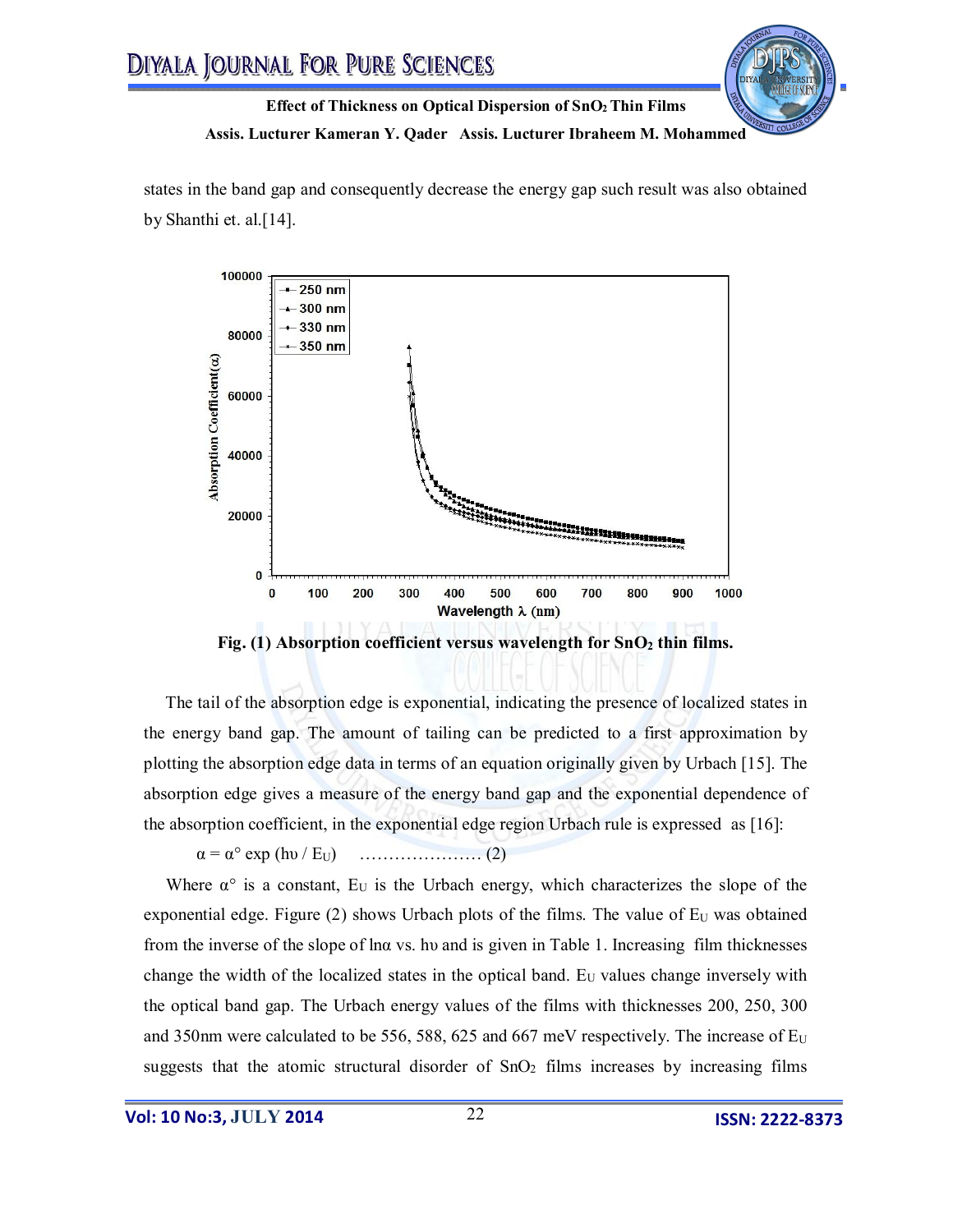

thicknesses. This behavior can result from increasing the concentration of point defects and the formation of solid solutions. So, this increase leads to a redistribution of states, from band to tail. As a result, both a decrease in the optical gap and expanding of the Urbach tail have taken place.



 The refractive index dispersion plays an important role in optical communication and designing of the optical devices. Therefore, it is important to determine dispersion parameters of the films. The dispersion parameters of the films were evaluated according to the singleeffective-oscillator model using the following relation [17]:

 $n^2 - 1 = [E_d E_o / E_o^2 - E^2]$  ……….. (3)

The physical meaning of the single-oscillator energy  $E_0$  is that it simulates all the electronic excitation involved and  $E_d$  is the dispersion energy related to the average strength of the optical transitions [18], which is a measure of the intensity of the inter- band optical. This model describes the dielectric response for transitions below the optical gap.  $(n^2-1)^{-1}$  vs.  $(hv)^2$  plots for the films was plotted as shown in Fig. (3). E<sub>o</sub> and E<sub>d</sub> values were determined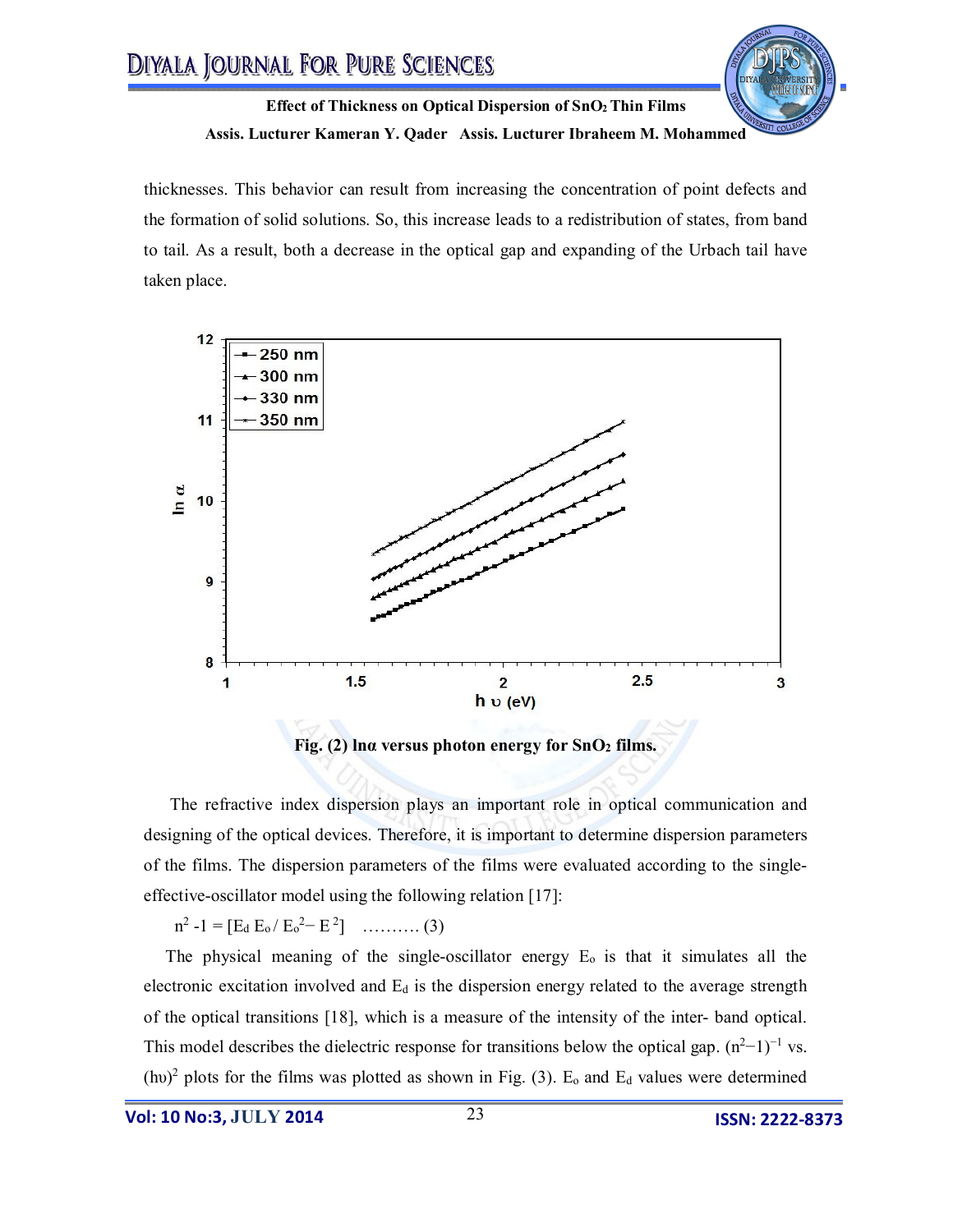

from the slope,  $(E_0E_d)^{-1}$  and intercept ( $E_0/E_d$ ), on the vertical axis and are given in Table 1.  $E_0$ values decreased as the optical band gap decreases. According to the single-oscillator model, the single oscillator parameters  $E_0$  and  $E_d$  are related to the imaginary part of the complex dielectric constant, the moments of the imaginary part of the optical spectrum M*−*<sup>1</sup> and M*−*<sup>3</sup> moments can be derived from the following relations [18]:

 $E_0^2 = M_{-1} / M_{-3}$  ………….. (4)  $\text{E}_{d}^{2} = M^{3}{}_{-1} / M_{-3} \dots \dots \dots \dots (5)$ 

 The values obtained for the dispersion parameters Eo, Ed, M*−*<sup>1</sup> and M*−*<sup>3</sup> are listed in Table (1).The obtained M−1 and M−3 moments changes with the thickness, the results show that both M-1 and M-3 are increased with increasing the film thickness.

For the definition of the dependence of the refractive index (n) on the light wavelength (*λ*), the single-term Sellmeier relation can be used [19]:

 $n^2 (\lambda) - 1 = S_0 \lambda_0^2 / 1 - (\lambda_0 / \lambda)^2$  ……….. (6)

Where  $\lambda_0$  is the average oscillator position and  $S_0$  is the average oscillator strength. The parameters S<sub>o</sub> and  $\lambda_o$  in Eq. (6) can be obtained experimentally by plotting  $(n^2 - 1)^{-1}$  against  $λ^{-2}$  as shown in Fig. (4), the slope of the resulting straight line gives 1/ S<sub>o</sub>, and the infinitewavelength intercept gives  $1/\text{S}_0 \lambda_0^2$ . The results shows a decrease in the band gap which may be attributed to the presence of unstructured defects, that increase the density of localized states and cause an expanding in the Urbach tail and consequently decrease the energy gap.

**Table (1): The optical parameters**

| <b>Sampl</b> | ${\bf E_o}$ | $E_d$ | $E_{g}$   | $E_u$ |                     |      | $M_{-1}$ | $M_{-3}$  | $S_0 x 10^{13}$ | $\mathbf{v}_0$ |
|--------------|-------------|-------|-----------|-------|---------------------|------|----------|-----------|-----------------|----------------|
| $e$ (nm)     | (eV)        | (eV)  | $\rm(eV)$ | meV   | $\epsilon_{\infty}$ | n(o) |          | $eV^{-2}$ | $m^{-2}$        | n <sub>m</sub> |
| 200          | 7.2         | 52.72 | 3.60      | 556   | 4.57                | 2.14 | 3.57     | 0.0690    | 1.44            | 446            |
| 300          | 7.14        | 28.57 | 3.57      | 588   | 5.00                | 2.24 | 4.00     | 0.0784    | 1.67            | 462            |
| 330          | 7.07        | 33.67 | 3.54      | 625   | 5.67                | 2.40 | 4.76     | 0.0950    | 1.84            | 466            |
| 350          | 6.98        | 34.92 | 3.49      | 667   | 6.00                | 2.45 | 5.00     | 0.1025    | 1.97            | 491            |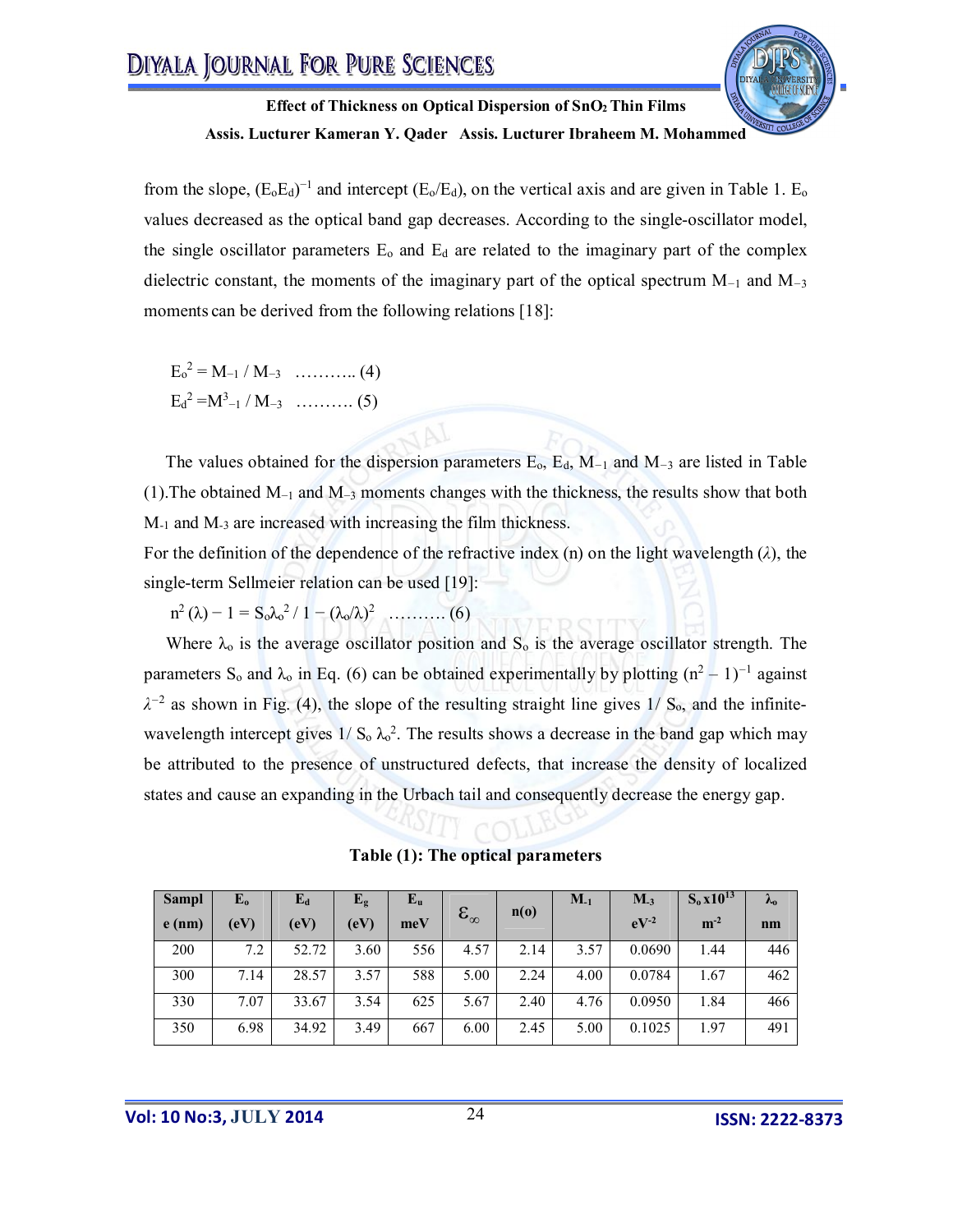



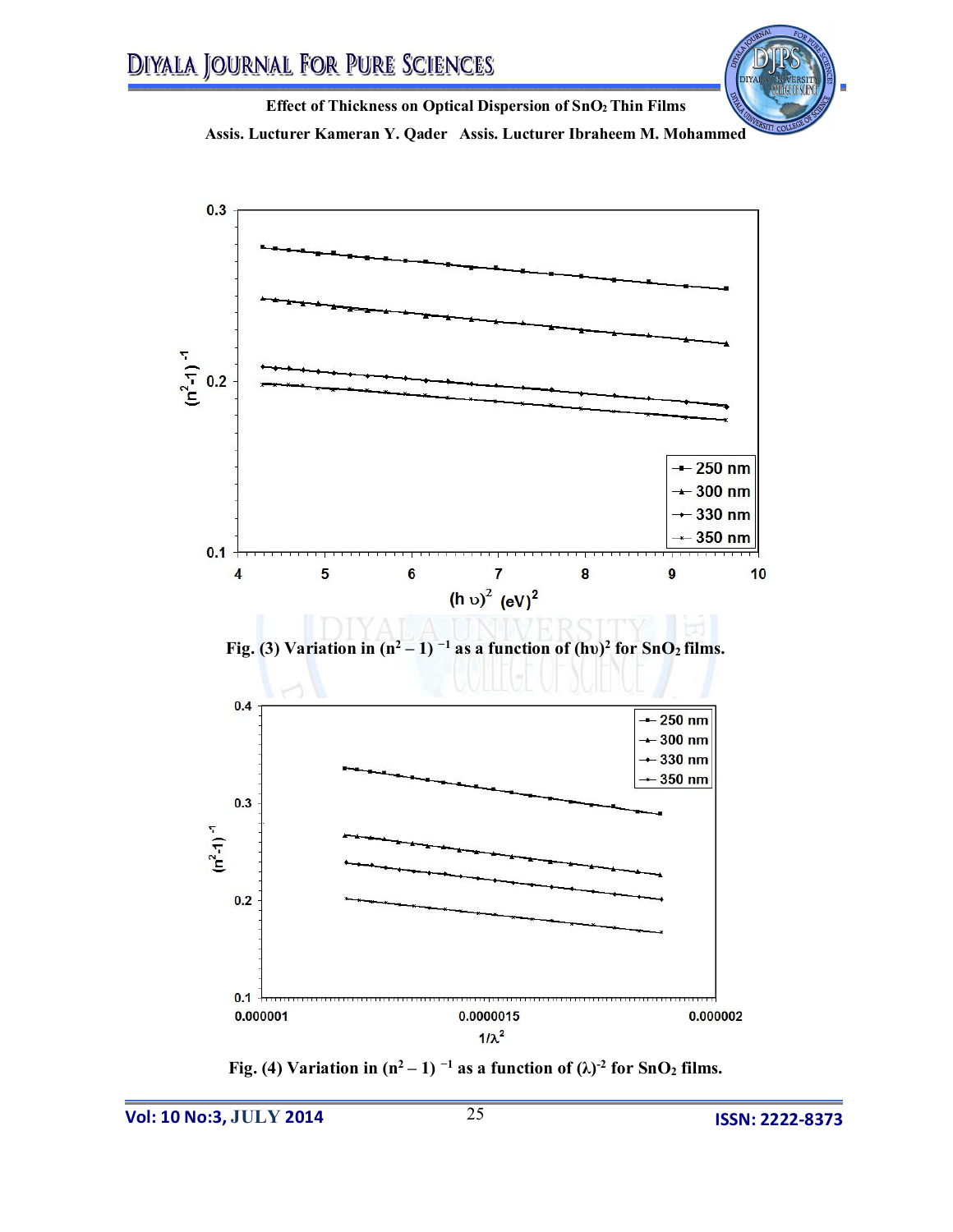

The optical conductivity was calculated using the relation [20]:

σ = α n c / 4π …………….(7)

Where  $(c)$  is the velocity of light.

 Figure (5) shows the variation of optical conductivity with the wavelength. It was observed that the optical conductivity increases with the increasing films thickness to 350nm. It can be noticed from the figure that the optical conductivity for all films increased in the high photon energies region and decreased in the low photon energy region, this decrease is due to the low absorbance of the films in that region.



**Fig. (5) Optical conductivity versus wavelength for SnO<sup>2</sup> films.**

# **Conclusion**

Different thicknesses of SnO<sub>2</sub> thin films were prepared by using spray pyrolysis technique. The optical dispersion parameters were characterized. The optical band gap decreased with increasing film thicknesses. The single–oscillator parameters were determined. It was shown that the dispersion parameters of the films obeyed the single oscillator model,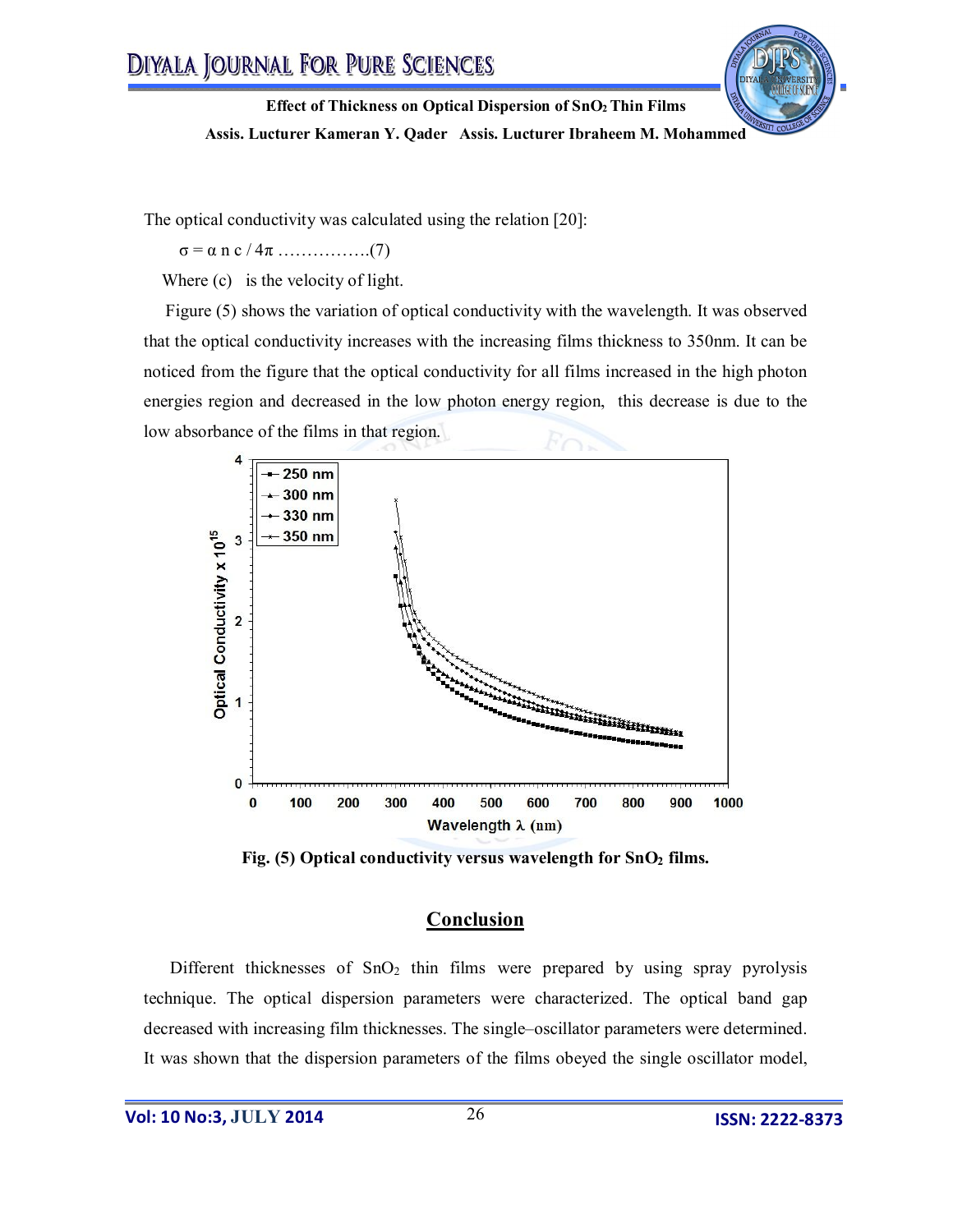

the change in dispersion was investigated and its value decreased from 7.2 to 6.98 with increasing the film thickness from 200 to 350nm.

# **References**

- 1. R. Dolbec, M. A. El Khakani, A. M. Serventi, and R. G. Saint-Jacques," Influence of the nanostructural characteristics on the gas sensing properties of pulsed laser deposited tin oxide thin films", Sens. Actuators B 93, 566-571, (2003).
- 2. R. M. Agrawal," H<sub>2</sub>S Sensing Properties of Metal Oxide (SnO<sub>2</sub>-CuO-TiO<sub>2</sub>) Thin Films at Room Temperature",J. of Electron Devices,12,730-733, (2012).
- 3. M. V. Bestaev, D. Ts. Dimitrov, A. Yu. Il'in, V. A. Moshnikov, F. Trager and F. Steitz, "Study of The Surface Structure of Tin Dioxide Layers for Gas Sensors by Atomic Force Microscopy", Semiconductors, 32, 6, 587-589, (1998).
- 4. J.C. Manifacier, "Thin metallic oxides as transparent conductors", Thin Solid Films, 90, 297-308, (1982).
- 5. K.H. Kim, J.S. Chun, "X-ray studies of SnO<sub>2</sub> prepared by chemical vapour deposition", Thin Solid Films, 141, 287–295, (1986).
- 6. C.A. Pan, T.P. Ma, "High Quality Transparent Conductive Indium Oxide Films Prepared by Thermal Evaporation", Appl. Phys. Lett., 37, 163, (1980).
- 7. S.C. Lee, J.H. Lee, T.S. Oh, Y.H. Kim, "Fabrication of tin oxide film by sol–gel method for photovoltaic solar cell system", Sol. Energy Mater. Sol. Cells, 75, 481-487 (2003).
- 8. R. D. Vispute, V. P. Godbole, S. M. Chaudhari, S. M. Kanetkar and S. B. Ogale,"Deposition of tin oxide films by pulsed laser evaporation", Journal of Materials Research, 3, 1180-1186, (1988).
- 9. S.I. Rembeza, T.V. Svistova, E.S. Rembeza, O.I. Borsyakova, "The microstructure and physical properties of thin  $SnO<sub>2</sub>$  films", Semiconductors, 35, 762-765, (2001).
- 10. D. Debajyoti, R. Banerjee, "Properties of electron-beam-evaporated tin oxide films", Thin Solid Films, 147, 321-331, (1987).
- 11. E. Elangovan, K. Ramesh, K. Ramamurthi, "Studies on the structural and electrical properties of spray deposited SnO2:Sb thin films as a function of substrate temperature", Solid State Commun,130, 523-527, (2004).